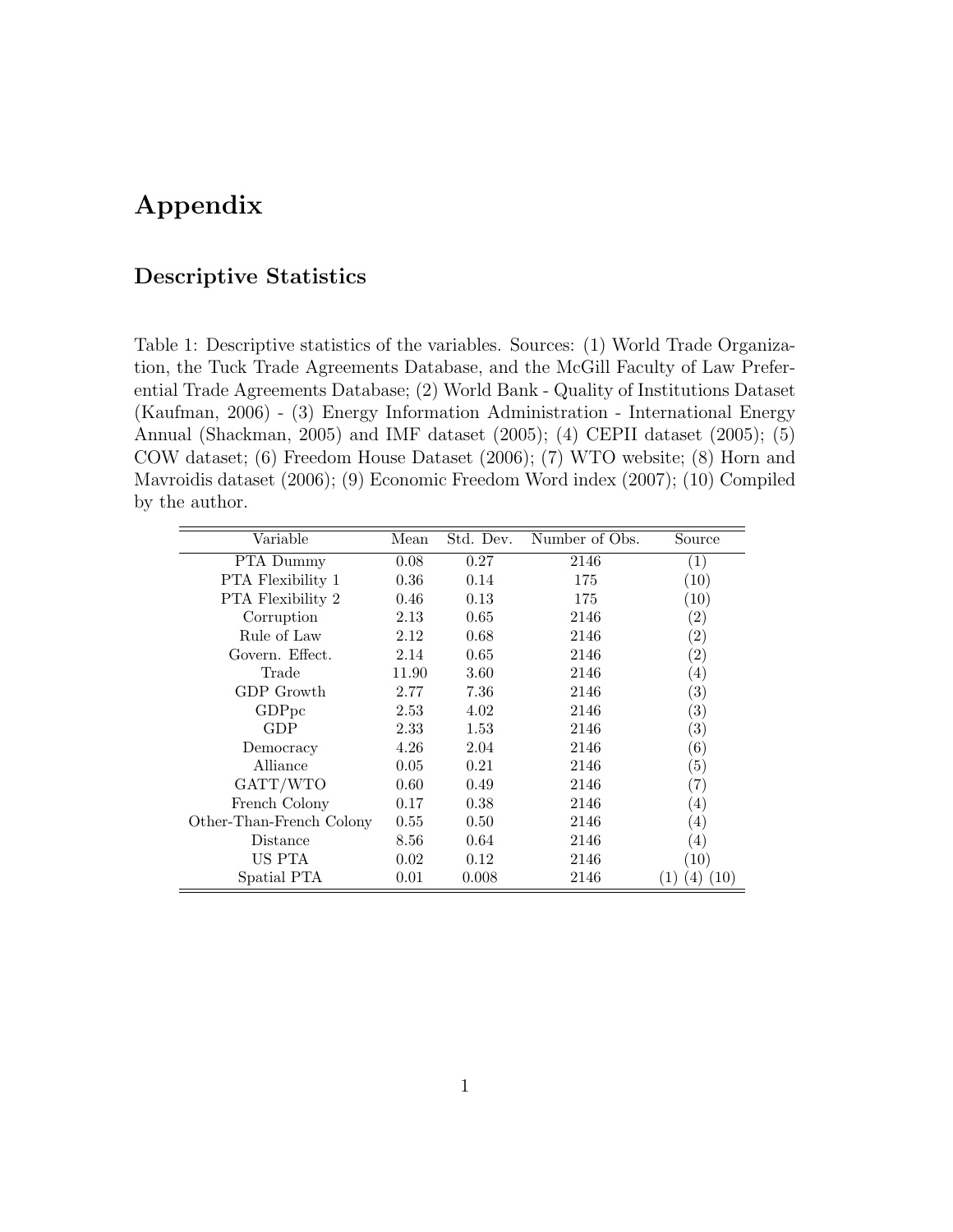#### PTA Flexibility I: Operationalization

The number of provisions,  $P_i$ , in treaties is given by the number of their articles (including annexes). Thus, unlike Franchino (2004), numbered paragraphs, subparagraphs, and indents are not counted. There are two main reasons for this decision. First, this action eliminates several discretionary decisions, since distinguishing a part of an article is more difficult in the case of a PTA than it is in the case of a piece of EU legislation. Second, as the table below shows, there is a good variation in the number of articles across PTAs. The definition of a discretionary provision,  $D_i$ , is any provision that gives to the trade partner of the EU the authority to temporarily suspend compliance with a specific PTA article. Note: if in the same article two different sentences contain a discretionary provision, they are counted twice in the index  $D_i$ . Examples of flexibility include:

- Exceptional macroeconomical or financial circumstances
- Exceptional measures of limited duration
- Serious difficulties that produces social problems
- Serious balance of payment difficulties
- Serious internal circumstances affecting "law and order"
- Serious international tension
- Safeguard measures for infant industries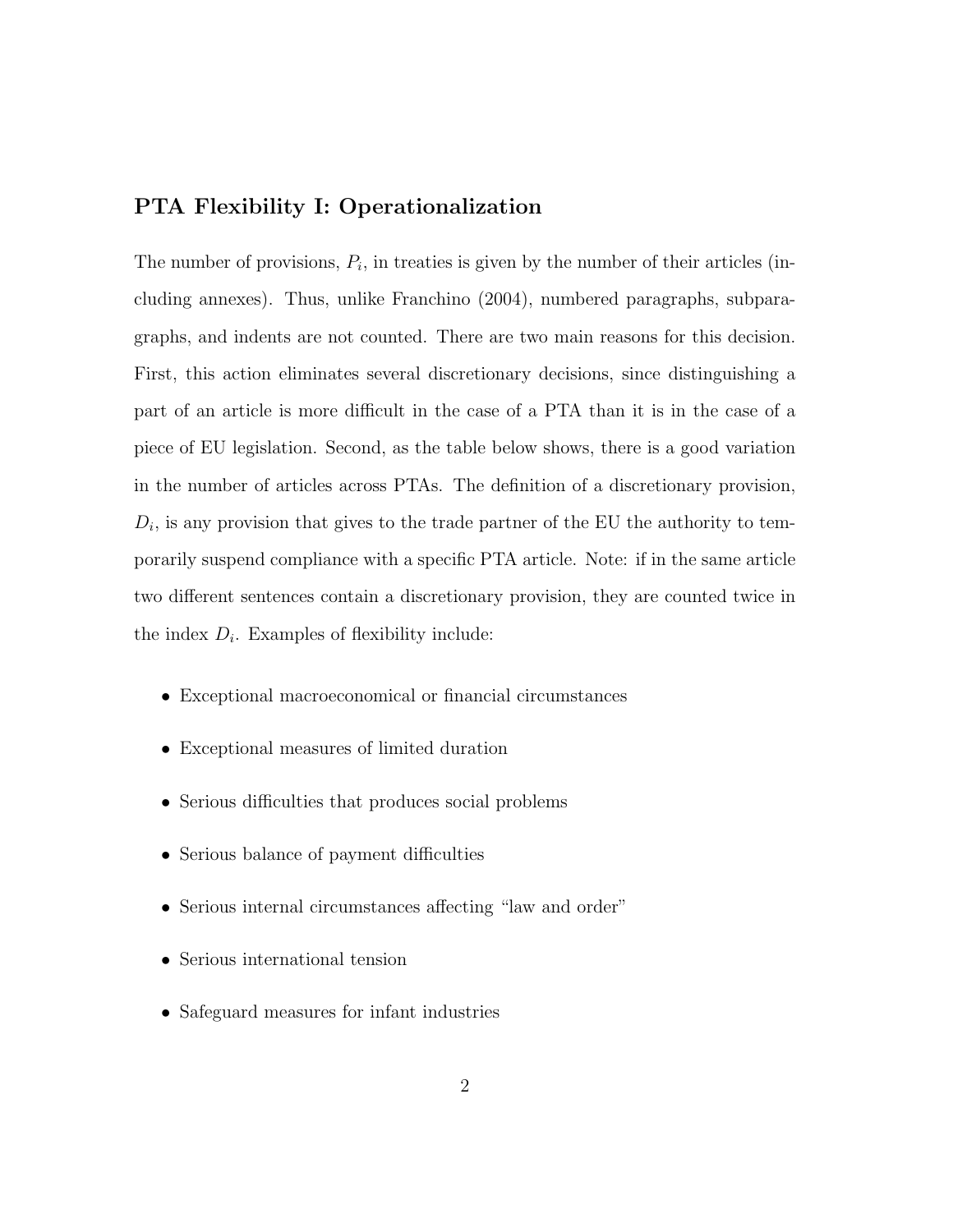For each country *i*, the Flexibility Index 1 (FI1),  $FI1_i$ , is given by the following ratio:

$$
F I 1_i = \frac{D_i}{P_i} \tag{1}
$$

Table 2 provides more details for each PTA signed by the EU with an LDC.

Table 2: List of PTAs between the EU and LDCs included in the analysis and Flexibility Index.

| Country        | No. Discret. Provis. | No. Art. | Annexes              | FI1  |
|----------------|----------------------|----------|----------------------|------|
| Bulgaria       | 34                   | 125      | Yes                  | 0.27 |
| Chile          | 33                   | 206      | No                   | 0.16 |
| Croatia        | 39                   | 52       | No                   | 0.56 |
| Czech Republic | 34                   | 124      | Yes                  | 0.27 |
| Estonia        | 30                   | 50       | No                   | 0.60 |
| Hungary        | 40                   | 124      | $\operatorname{Yes}$ | 0.32 |
| Israel         | 32                   | 85       | Yes                  | 0.38 |
| Jordan         | 34                   | 159      | No                   | 0.21 |
| Latvia         | 28                   | 51       | No                   | 0.55 |
| Lebanon        | 21                   | 42       | No                   | 0.50 |
| Lithuania      | 29                   | 52       | No                   | 0.56 |
| Macedonia      | 34                   | 128      | No                   | 0.27 |
| Mexico         | 31                   | 50       | No                   | 0.62 |
| Morocco        | 39                   | 156      | Yes                  | 0.25 |
| Poland         | 34                   | 122      | No                   | 0.28 |
| Romania        | 35                   | 126      | No                   | 0.28 |
| Slovakia       | 33                   | 124      | No                   | 0.27 |
| Slovenia       | 32                   | 51       | No                   | 0.63 |
| Tunisia        | 42                   | 156      | Yes                  | 0.27 |
| Turkey         | 18                   | 65       | No                   | 0.28 |
| South Africa   | 31                   | 109      | No                   | 0.28 |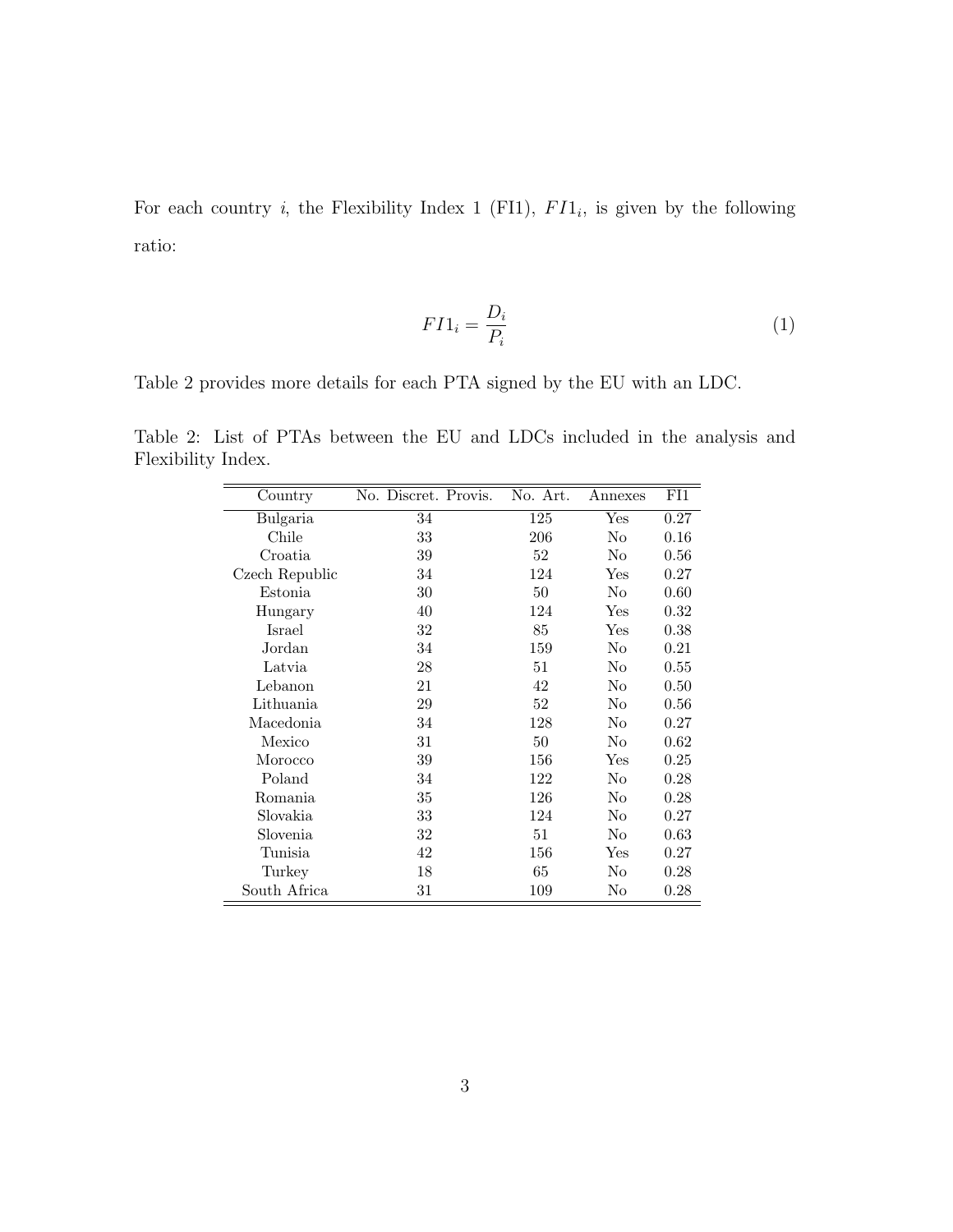## PTA Flexibility II: Operationalization

The Flexibility Index 2 (FI2),  $FI2_i$ , is given by the following:

$$
FI2_i = \frac{SC_i + ADP_i}{9} \tag{2}
$$

Table 3: List of PTAs between the EU and LDCs included in the analysis and Safeguard Clauses. Note: \* financial sector; \*\* steel industry; † agricultural sector; ‡ IPR

| Country        | Social        | Economic               | Single Product         | Infant Indust.         | Specific Sect.         |
|----------------|---------------|------------------------|------------------------|------------------------|------------------------|
| Algeria        | yes           | yes                    | yes                    | yes                    | no                     |
| Bulgaria       | yes           | yes                    | no                     | no                     | no                     |
| Chile          | no            | no                     | yes                    | no                     | $yes^*$                |
| Croatia        | no            | yes                    | yes                    | no                     | no                     |
| Czech Republic | yes           | yes                    | yes                    | no                     | no                     |
| Egypt          | no            | yes                    | no                     | no                     | no                     |
| Estonia        | yes           | yes                    | yes                    | no                     | no                     |
| Hungary        | yes           | yes                    | yes                    | no                     | ${\rm yes}^{**}$       |
| Israel         | no            | yes                    | yes                    | no                     | yes†                   |
| Jordan         | yes           | yes                    | yes                    | yes                    | no                     |
| Latvia         | yes           | yes                    | yes                    | no                     | no                     |
| Lebanon        | yes           | no                     | yes                    | no                     | no                     |
| Lithuania      | yes           | yes                    | yes                    | no                     | no                     |
| Macedonia      | yes           | yes                    | no                     | no                     | no                     |
| Mexico         | no            | yes                    | yes                    | no                     | yes‡                   |
| Morocco        | no            | yes                    | yes                    | yes                    | no                     |
| Poland         | yes           | yes                    | yes                    | no                     | no                     |
| Romania        | yes           | yes                    | yes                    | no                     | no                     |
| Slovakia       | yes           | yes                    | yes                    | no                     | no                     |
| Slovenia       | yes           | yes                    | yes                    | no                     | no                     |
| Tunisia        | yes           | yes                    | no                     | yes                    | no                     |
| Turkey         | $\mathbf{no}$ | yes                    | no                     | yes                    | no                     |
| South Africa   | yes           | $\mathop{\mathrm{no}}$ | $\mathop{\mathrm{no}}$ | $\mathbf{n}\mathbf{o}$ | $\mathbf{n}\mathbf{o}$ |

Where SC is safeguard clauses, ADP is anti-dumping provisions, and 9 is given by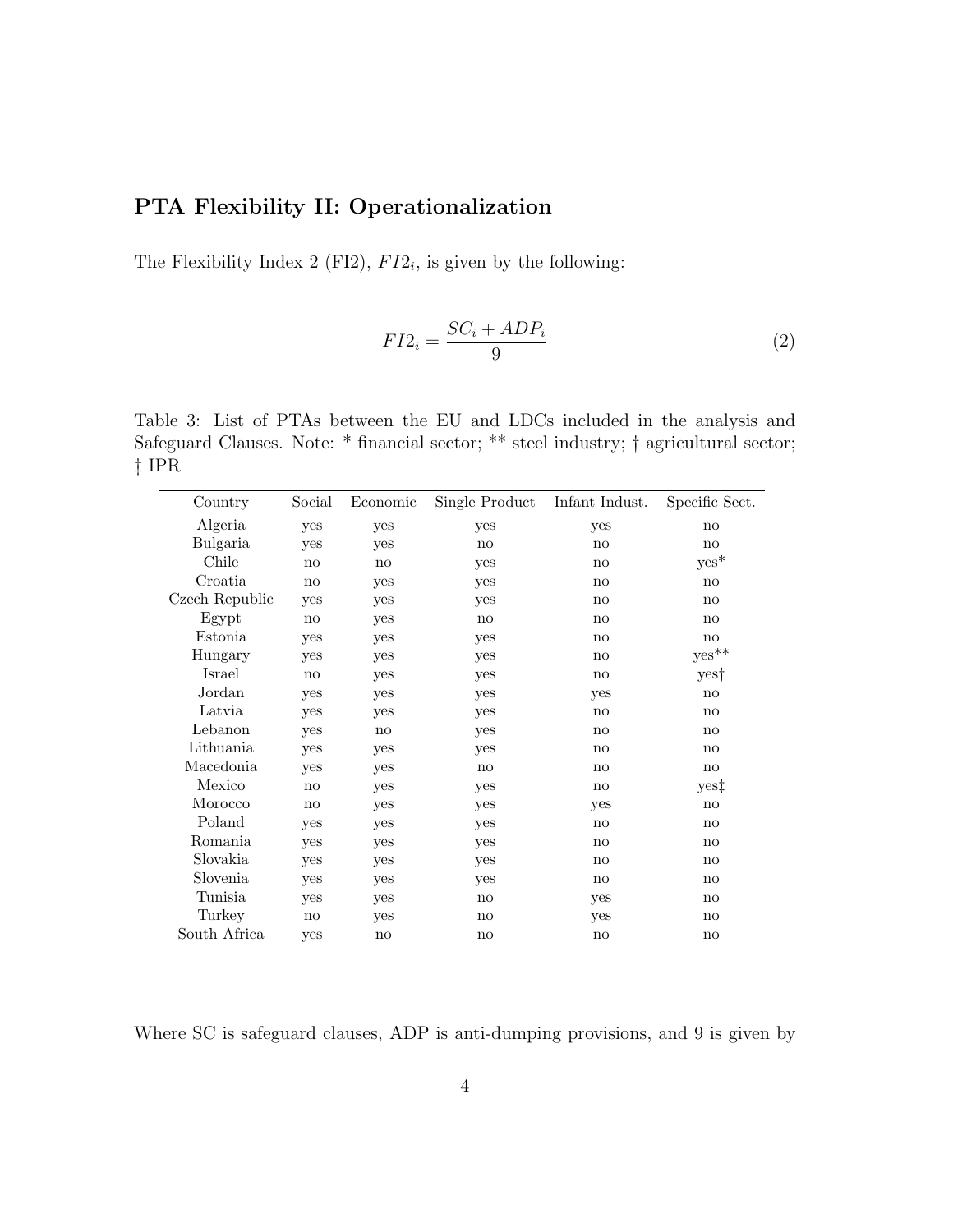Table 4: List of PTAs between the EU and LDCs included in the analysis and Antidumping, Countervailing, and Subsidies Provisions. Note: \* art. 36.2; \*\* art. 36.2; † art. 37.2; ‡ art. 28.3b

| Country        | AD - General | AD - Specific | Countervailing         | Subsidies |
|----------------|--------------|---------------|------------------------|-----------|
| Algeria        | yes          | no            | no                     | no        |
| Bulgaria       | yes          | no            | no                     | no        |
| Chile          | yes          | no            | yes                    | yes       |
| Croatia        | yes          | no            | no                     | yes       |
| Czech Republic | yes          | no            | no                     | no        |
| Egypt          | no           | no            | no                     | no        |
| Estonia        | yes          | $yes*$        | no                     | no        |
| Hungary        | yes          | no            | no                     | no        |
| Israel         | yes          | no            | no                     | no        |
| Jordan         | yes          | no            | no                     | no        |
| Latvia         | yes          | $yes**$       | no                     | no        |
| Lebanon        | yes          | no            | yes                    | no        |
| Lithuania      | yes          | yes†          | no                     | no        |
| Macedonia      | yes          | no            | no                     | no        |
| Mexico         | yes          | no            | yes                    | yes       |
| Morocco        | yes          | no            | no                     | no        |
| Poland         | yes          | no            | no                     | no        |
| Romania        | yes          | no            | no                     | no        |
| Slovakia       | yes          | no            | $\mathbf{n}\mathbf{o}$ | no        |
| Slovenia       | yes          | yes‡          | no                     | no        |
| Tunisia        | yes          | no            | no                     | no        |
| Turkey         | yes          | no            | no                     | yes       |
| South Africa   | yes          | no            | yes                    | yes       |

the maximum value of sum between SC and ADP. Regarding the safeguard clauses, the index SC is the result of the following characteristics, *i.e.* if the provision is included, the value of the index augment by 1 and 0 otherwise:

- Do safeguard clauses cover serious social difficulties?
- Do safeguard clauses cover serious economic difficulties?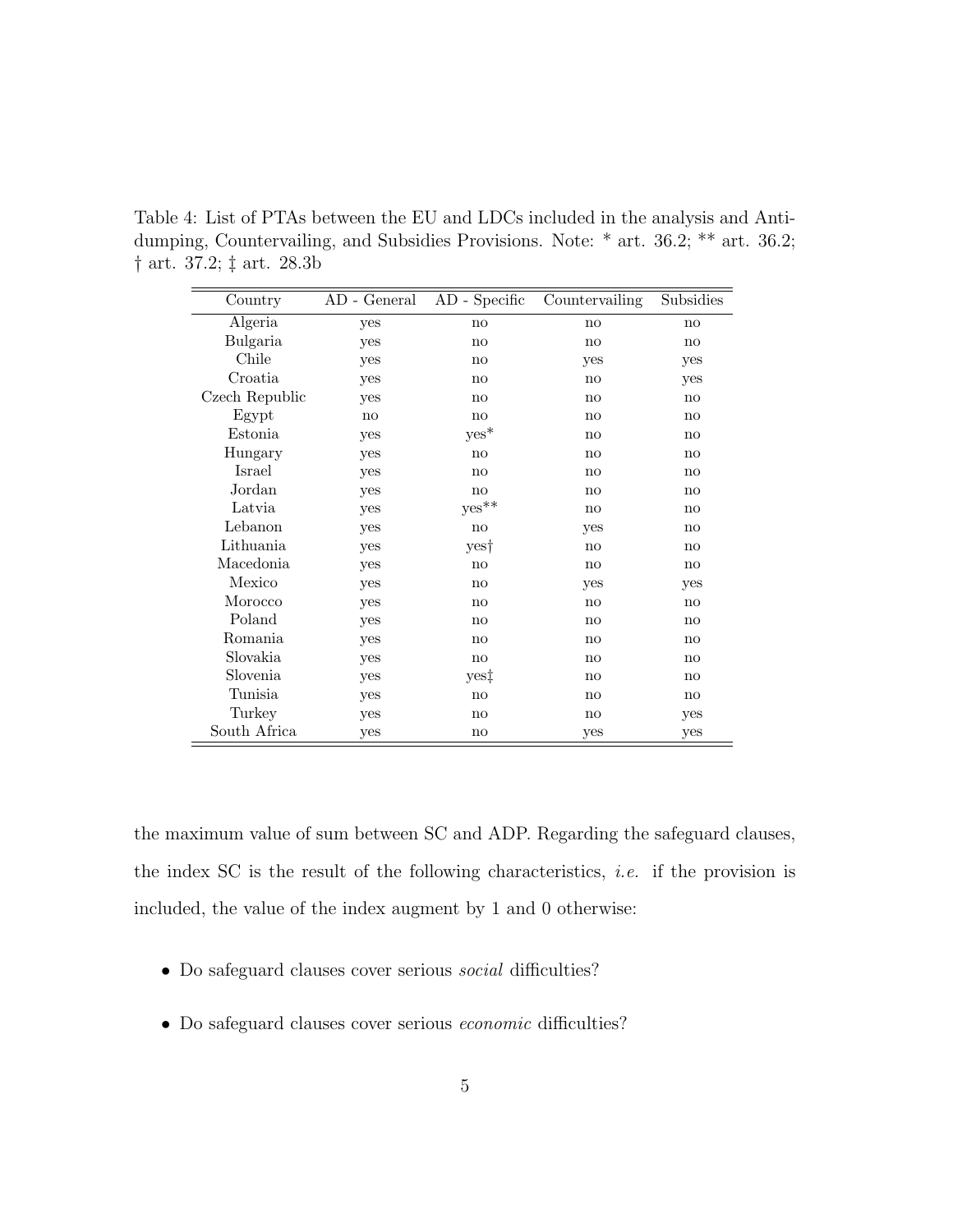Table 5: List of PTAs between the EU and LDCs included in the analysis and Flexibility Index 2.

| Country        | $_{\rm SC}$      | ADP            | FI <sub>2</sub> |
|----------------|------------------|----------------|-----------------|
| Algeria        | 4                | 1              | 0.6             |
| Bulgaria       | $\overline{2}$   | 1              | 0.3             |
| Chile          | $\overline{2}$   | 3              | 0.6             |
| Croatia        | $\overline{2}$   | $\overline{2}$ | 0.4             |
| Czech Republic | 3                | $\mathbf{1}$   | 0.4             |
| Egypt          | 1                | $\theta$       | 0.1             |
| Estonia        | 3                | $\overline{2}$ | 0.6             |
| Hungary        | 4                | 1              | $0.6\,$         |
| <b>Israel</b>  | 3                | 1              | $0.4\,$         |
| Jordan         | $\overline{4}$   | 1              | 0.6             |
| Latvia         | 3                | $\overline{2}$ | 0.6             |
| Lebanon        | $\overline{2}$   | $\overline{2}$ | $0.4\,$         |
| Lithuania      | 3                | $\overline{2}$ | 0.6             |
| Macedonia      | $\overline{2}$   | $\mathbf{1}$   | 0.3             |
| Mexico         | 3                | 3              | 0.7             |
| Morocco        | 3                | 1              | 0.4             |
| Poland         | 3                | 1              | 0.4             |
| Romania        | 3                | 1              | 0.4             |
| Slovakia       | 3                | 1              | 0.4             |
| Slovenia       | $\boldsymbol{3}$ | $\overline{2}$ | 0.5             |
| Tunisia        | 3                | $\mathbf{1}$   | 0.4             |
| Turkey         | $\overline{2}$   | $\overline{2}$ | 0.4             |
| South Africa   | 1                | 3              | 0.4             |

- Do safeguard clauses cover serious difficulties related to *specific product*?
- Do safeguard clauses cover serious difficulties related to *infant industries*?
- Do safeguard clauses cover serious difficulties related to *specific sectors*?

Regarding anti-dumping provisions, the index ACP is the result of the following characteristics, i.e. if the provision is included, the value of the index increases by 1 and 0 otherwise: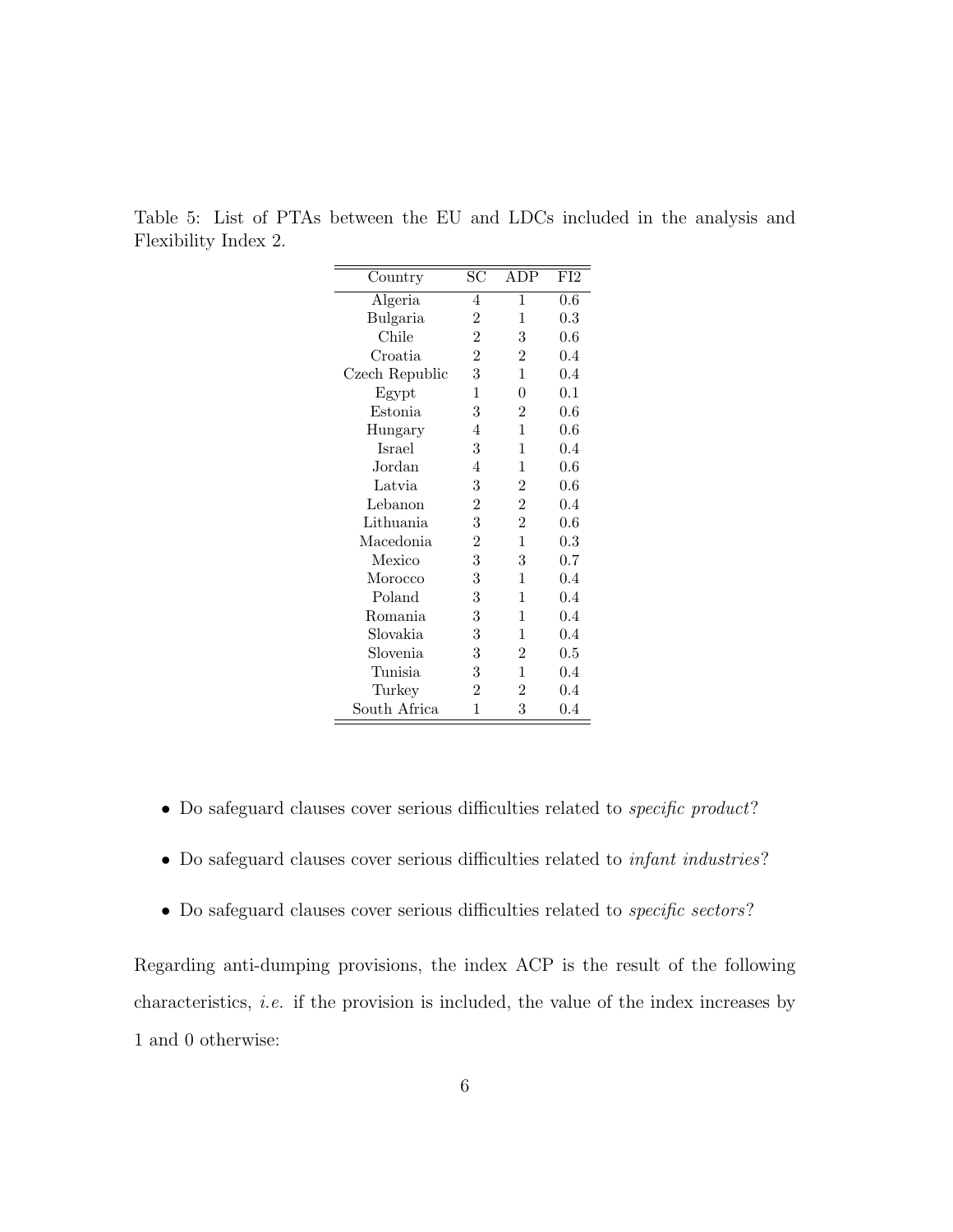- Do general provisions allow retaliation in the case of dumping?
- Do specific provisions allow retaliation in the case of dumping?
- Do provisions allow the use of countervailing duties?
- Do provisions allow retaliation in the case of subsidies?

Table 3, Table 4, and Table 5 above summarize the results of the manual coding.

#### Robustness Checks

To check the robustness of the empirical results, a series of changes to the base models were made. First, and most importantly, the theoretical nexus between transparency and PTA formation may be hampered by endogeneity and, as a result, so may the relationship between transparency and flexibility. Specifically, since EU conditionality implies the implementation of good-governance policies, it may be expected that LDCs' transparency increases as a result of these virtuous reforms suggested by the EU.

Following Baier and Bergstrand (2004), I delete the time-dimensional information and run a pure cross-section of both selection equation and outcome equation. To ensure predetermined values, I use the earliest data on time-varying variables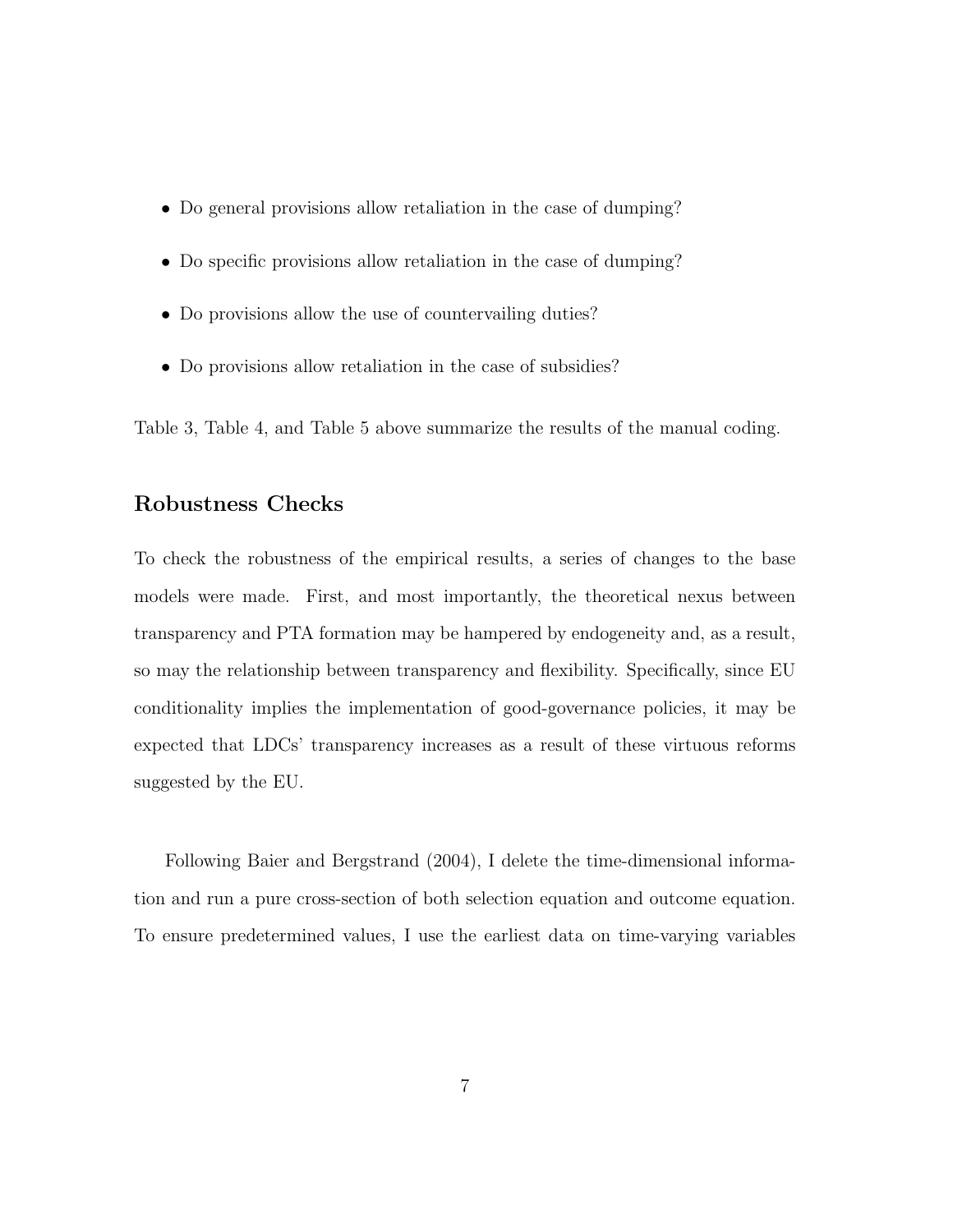available, namely from  $1990<sup>1</sup>$  Moreover, I use a different operationalization of transparency. Following the suggestion of Rosendorff and Vreeland (2008), I use missing data on standard economic and social indicators as indicators of transparency. Namely, I evaluate 54 data series from the World Development Indicators such as balance of payments, government finance, social indicators and trade.<sup>2</sup> My resulting transparency indicator shows the share of series for which there is data available in a given country in 1990, i.e. the higher the value, the more transparent the country.<sup>3</sup> Due to a low number of observations, the Heckmam model does not converge in the cross-section analysis. Thus, I estimate the outcome equation using a Tobit model and the selection equation using a probit regression. Table 6, Table 7, and Table 8 show that both hypotheses hold also in the case of a cross-section analysis, *i.e.* Transparency and Corruption are statistically significant in both models and have a positive sign.<sup>4</sup> Moreover the impact of transparency and corruption on the formation and design of PTAs is remarkable. For instance, moving from the minimal value to the maximum value and holding the other variables at their average value, the probability of forming a PTA increases by respectively 74 (37, 96) per cent and 62 (20, 93) per cent.

Second, I estimate the models using a direct dyads dataset. Third, I include <sup>1</sup>A cross-section analysis also ensures that results are not spurious. The possibility of correlated errors is not trivial in this case since both the likelihood of forming a PTA and the level of transparency increase over time.

<sup>&</sup>lt;sup>2</sup>The WDI is available at  $http://worldbank.org/data$ .

<sup>3</sup>The average values of this variable is 0.63 and its standard deviation is 0.16.

<sup>&</sup>lt;sup>4</sup>Results do not change if I use *Rule of Law* or *Government Effectiveness* instead of corruption.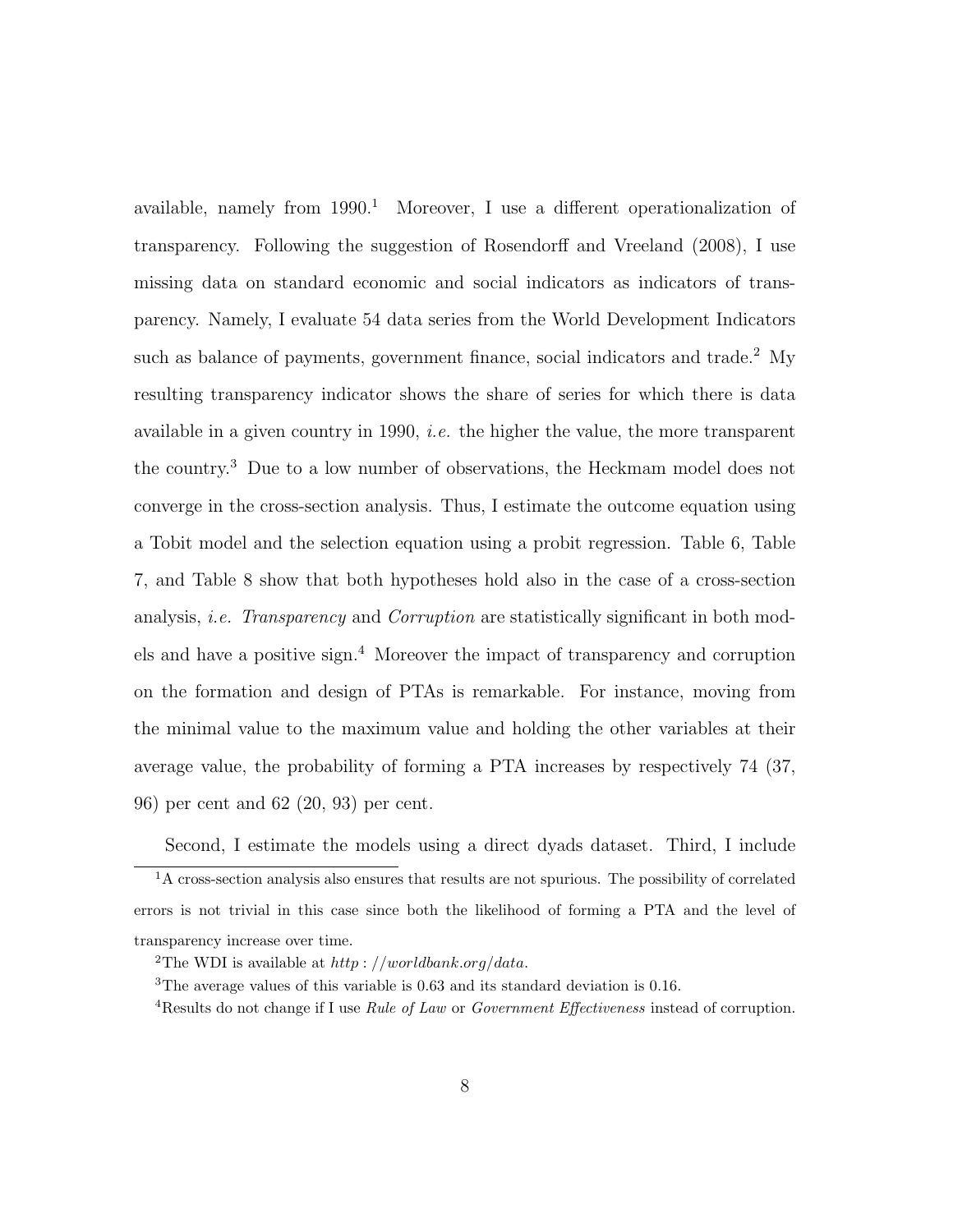| Covariates             | Model 7            | Model 8          |
|------------------------|--------------------|------------------|
| Transparency           | $9.47**$<br>(2.80) |                  |
| Corruption             |                    | $1.28**$ (0.41)  |
| GDP                    | $0.33*$ (0.14)     | $0.41***$ (0.16) |
| GDP <sub>pc</sub>      | $-0.04(0.11)$      | $-0.06$ $(0.04)$ |
| Alliance               | 0.19(0.53)         | 0.31(0.83)       |
| Democracy              | $-0.07(0.10)$      | $-0.10(0.09)$    |
| Trade                  | $-0.002(0.04)$     | 0.04(0.06)       |
| Distance               | $-1.93*(0.31)$     | $-1.91**$ (0.28) |
| Costant                | $7.93**$ $(2.74)$  | $10.90**$ (2.28) |
| Number of Observations | 138                | 138              |
| Pseudo $R^2$           | 0.70               | 0.60             |

Table 6: The formation of preferential trade agreements, Probit Model. Standard errors are in parentheses. \*\* significant at 1 per cent, \* significant at 5 per cent, † significant at 10 per cent.

Table 7: Flexibility and Transparency, Tobit Model - PTA Flexibility 1. Standard errors are in parentheses. \*\* significant at 1 per cent, \* significant at 5 per cent, † significant at 10 per cent.

| Covariates             | Model 9                       | Model 10           |
|------------------------|-------------------------------|--------------------|
| Transparency           | $\overline{2.01^{**}}$ (0.50) |                    |
| Corruption             |                               | $0.26**$ (0.08)    |
| Colony                 | $-0.39**$ (0.11)              | $-0.30**$ (0.11)   |
| GDP Growth             | $-0.01*(0.005)$               | $-0.008(0.005)$    |
| Trade                  | 0.01(0.01)                    | 0.01(0.01)         |
| US PTA                 | $0.61**$ $(0.12)$             | $0.84**$ (0.15)    |
| Democracy              | $-0.01(0.03)$                 | $-0.03(0.03)$      |
| GDP                    | 0.05(0.03)                    | $0.10*(0.04)$      |
| Constant               | $-1.67**$ (0.41)              | $-0.97**$ $(0.34)$ |
| $\sigma$               | $0.34***$ (0.06)              | $0.41**$ (0.05)    |
| Number of Observations | 138                           | 138                |
| Uncens. Obs.           | 24                            | 24                 |
| Pseudo $R^2$           | 0.46                          | 0.31               |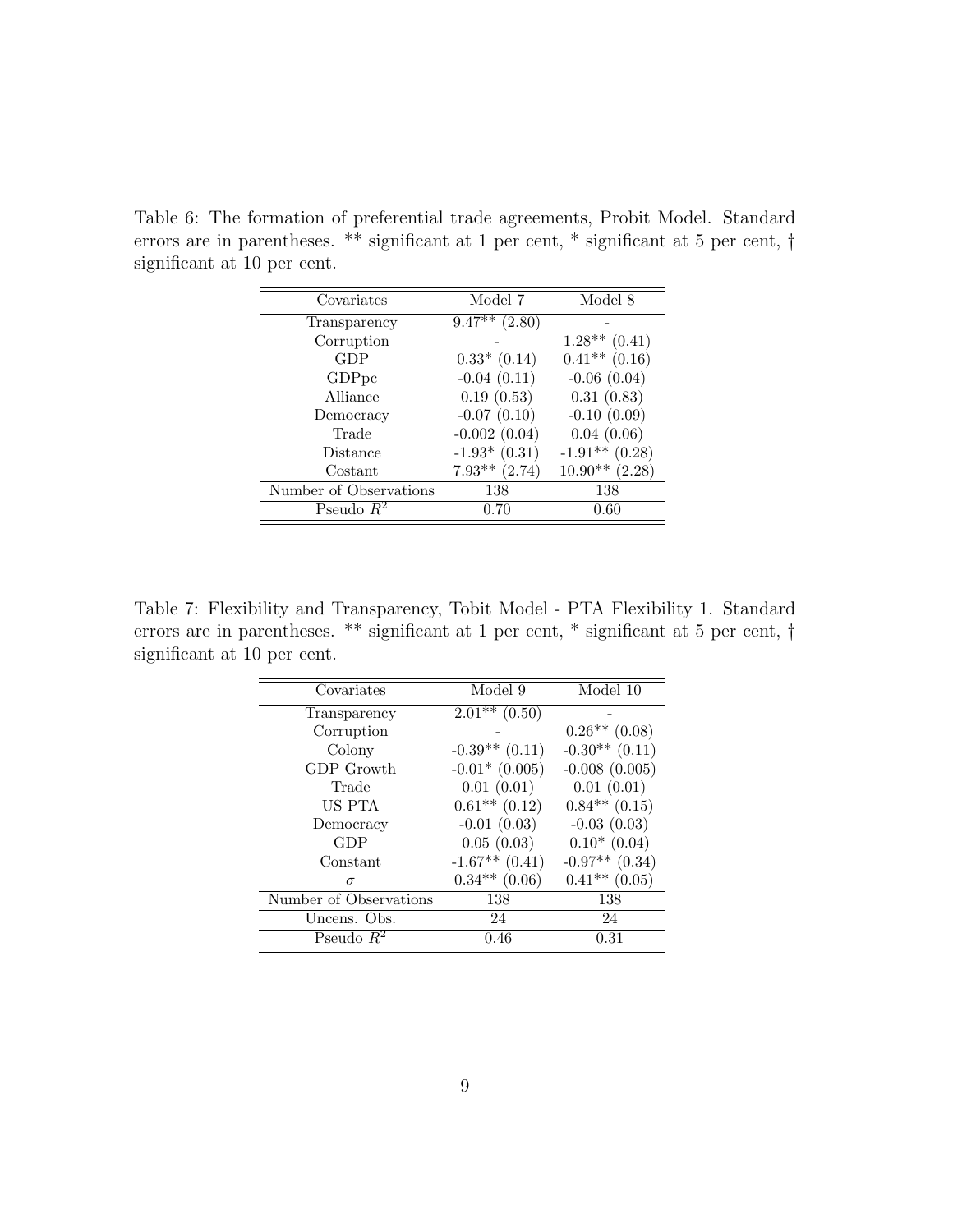Table 8: Flexibility and Transparency, Tobit Model - PTA Flexibility 2. Standard errors are in parentheses. \*\* significant at 1 per cent, \* significant at 5 per cent, † significant at 10 per cent.

| Covariates             | Model 11         | Model 12            |
|------------------------|------------------|---------------------|
| Transparency           | $3.40**$ (0.67)  |                     |
| Corruption             |                  | $0.42**$ $(0.10)$   |
| Colony                 | $-0.42**$ (0.14) | $-0.35*(0.14)$      |
| GDP Growth             | $-0.01*$ (0.006) | $-0.01$ † $(0.007)$ |
| Trade                  | $0.03*$ (0.01)   | 0.01(0.02)          |
| US PTA                 | $0.66**$ (0.16)  | $1.04**$ (0.19)     |
| Democracy              | $-0.03(0.03)$    | $-0.07$ † $(0.03)$  |
| GDP                    | 0.04(0.04)       | $0.12*(0.05)$       |
| Constant               | $-2.81**$ (0.59) | $-1.43**$ (0.46)    |
| $\sigma$               | $0.41**$ (0.07)  | $0.51**$ (0.07)     |
| Number of Observations | 138              | 138                 |
| Uncens. Obs.           | 24               | 24                  |
| Pseudo $R^2$           | 0.50             | 0.33                |

year dummies and other control variables that were not included in the main model to account for common external shocks, such as financial crises. Fourth, I drop the variables that are not statistically significant in the main model. Finally, I include some additional control variables that may affect the likelihood of forming a preferential arrangement.  $GDPpc_{i,t-1}$  measures the minimal value in terms of GDP per capita of the LDC i year  $t-1$ . This variable is a proxy for the level of development of the selected country that is supposed to have a positive impact on the probability of signing a PTA. Potential EU Candidate<sub>i</sub> scores 1 if an LDC i is an EU potential candidate; 0 otherwise. Potential EU candidates, e.g. former communist countries, often sign a bilateral trade agreement before joining the EU a few years later. *Trade Dispute*<sub>ij,t−1</sub> scores 1 if the EU and an LDC was involved